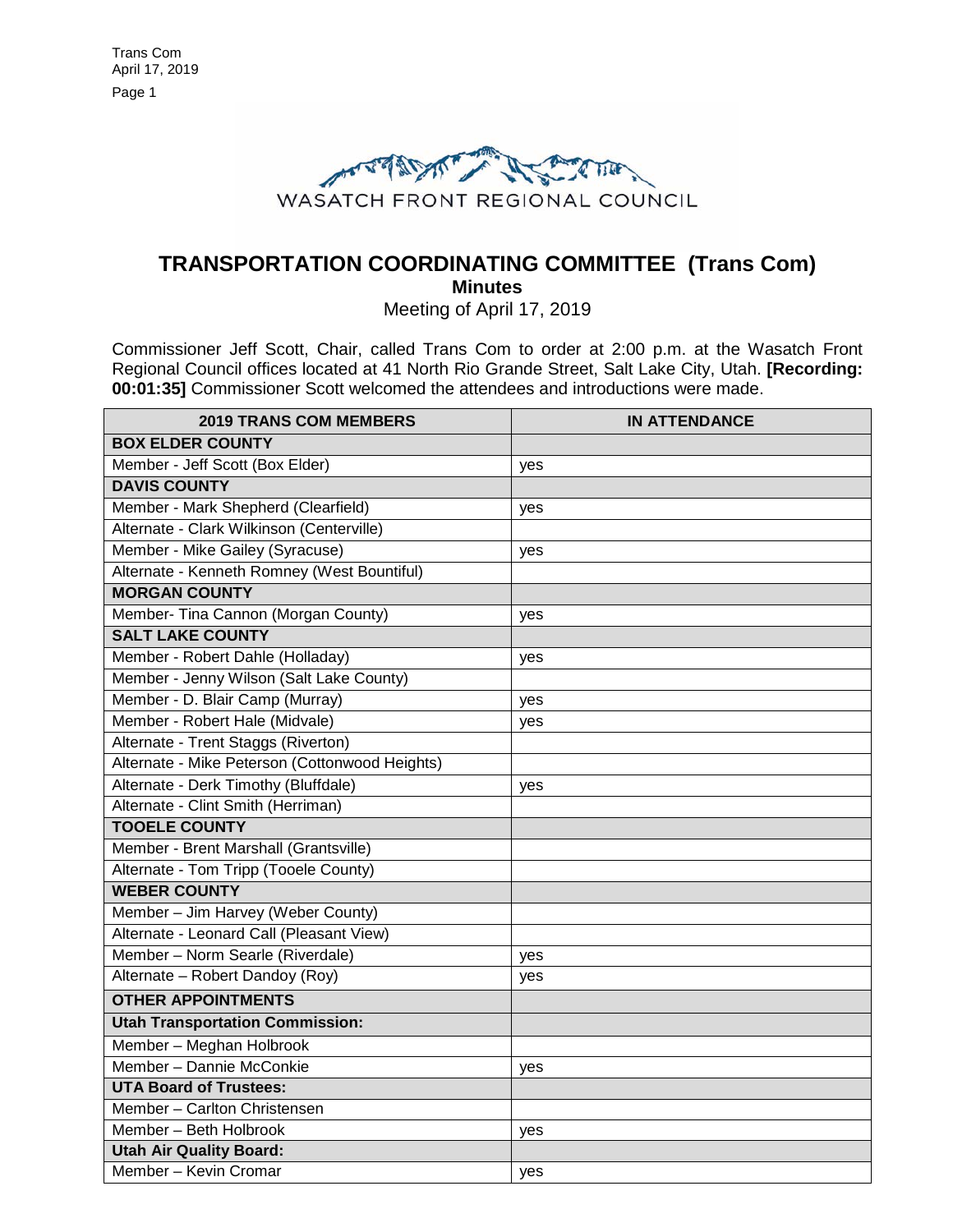Page 2

| <b>NON-VOTING MEMBERS</b>                      |                                                |     |
|------------------------------------------------|------------------------------------------------|-----|
| <b>UDOT Representative:</b>                    |                                                |     |
| Member - Teri Newell                           |                                                |     |
| Alternate -                                    |                                                |     |
| <b>UTA Representative:</b>                     |                                                |     |
| Member - Laura Hanson                          |                                                | yes |
| Alternate - Levi Roberts                       |                                                |     |
| Air Quality Board, DAQ Staff Representative:   |                                                |     |
| <b>Bryce Bird</b>                              |                                                |     |
| <b>FHWA- Utah Division Representative:</b>     |                                                |     |
| Ivan Marrero                                   |                                                | yes |
| <b>Mountainland Association of Governments</b> |                                                |     |
|                                                |                                                |     |
| <b>Others in Attendance:</b>                   |                                                |     |
| Ben Huot, UDOT                                 | <b>Brooke Stewart, Weber County</b>            |     |
| Ivan Hartle, UDOT                              | Wayne Bennion, Wasatch Front Regional Council  |     |
| Blake Thomas, Herriman City                    | Andrew Gruber, Wasatch Front Regional Council  |     |
| Linda Johnson, Breathe UT                      | Ned Hacker, Wasatch Front Regional Council     |     |
| Alma Haskell, UTA                              | Ben Wuthrich, Wasatch Front Regional Council   |     |
| Tracy Young, UTA                               | Kip Billings, Wasatch Front Regional Council   |     |
| Clayton Anderson, member of the public         | Andrea Pearson, Wasatch Front Regional Council |     |

## **1. Approval of Minutes [Recording: 00:03:05]**

Commissioner Scott brought attention to the minutes of the February 21, 2019 meeting and asked if there were any questions. There were none. Mayor Mark Shepherd made a motion that the minutes of the Trans Com meeting be approved as written. Councilmember Tina Cannon seconded the motion, and the voting was unanimous.

# **2. Opportunity for Public Comment [Recording: 00:03:30]**

Commissioner Scott then opened the meeting up for public comments. There were none.

## **3. Chair's Report [Recording: 00:04:02]**

Commissioner Scott acknowledged the 150<sup>th</sup> Anniversary of the Transcontinental Railroad/Golden Spike celebration to be held on May 10, 2019 at Promontory Summit, encouraging all to attend this historic event.

## **4. Transportation Improvement Program (TIP) [Recording: 00:06:42]**

## **a. Report on Board Modifications to the 2019-2024 TIP**

Commissioner Scott turned the time to Ben Wuthrich, WFRC, who reported that since the last meeting of Trans Com, WFRC received a request to modify the current 2019-2024 Transportation Improvement Program (TIP). This modification was approved by the Regional Council at their March meeting and by the Utah Transportation Commission. Mr. Wuthrich briefly discussed the modification.

## **b. ACTION: Board Modifications to the 2019-2024 TIP [Recording: 00:10:16]**

Mr. Wuthrich then stated that there were new requests received to modify the 2019-2024 Transportation Improvement Program (TIP). This modification requires action from Trans Com and the Transportation Commission but does not require a new air quality conformity analysis or a 30-day public comment period. Mr. Wuthrich briefly discussed each project. **[Recording 00:16:06]** Mayor Derk Timothy made a motion to approve the resolution to modify the 2019- 2024 TIP as requested. Mayor Mark Shepherd seconded the motion, and the affirmative vote was unanimous.